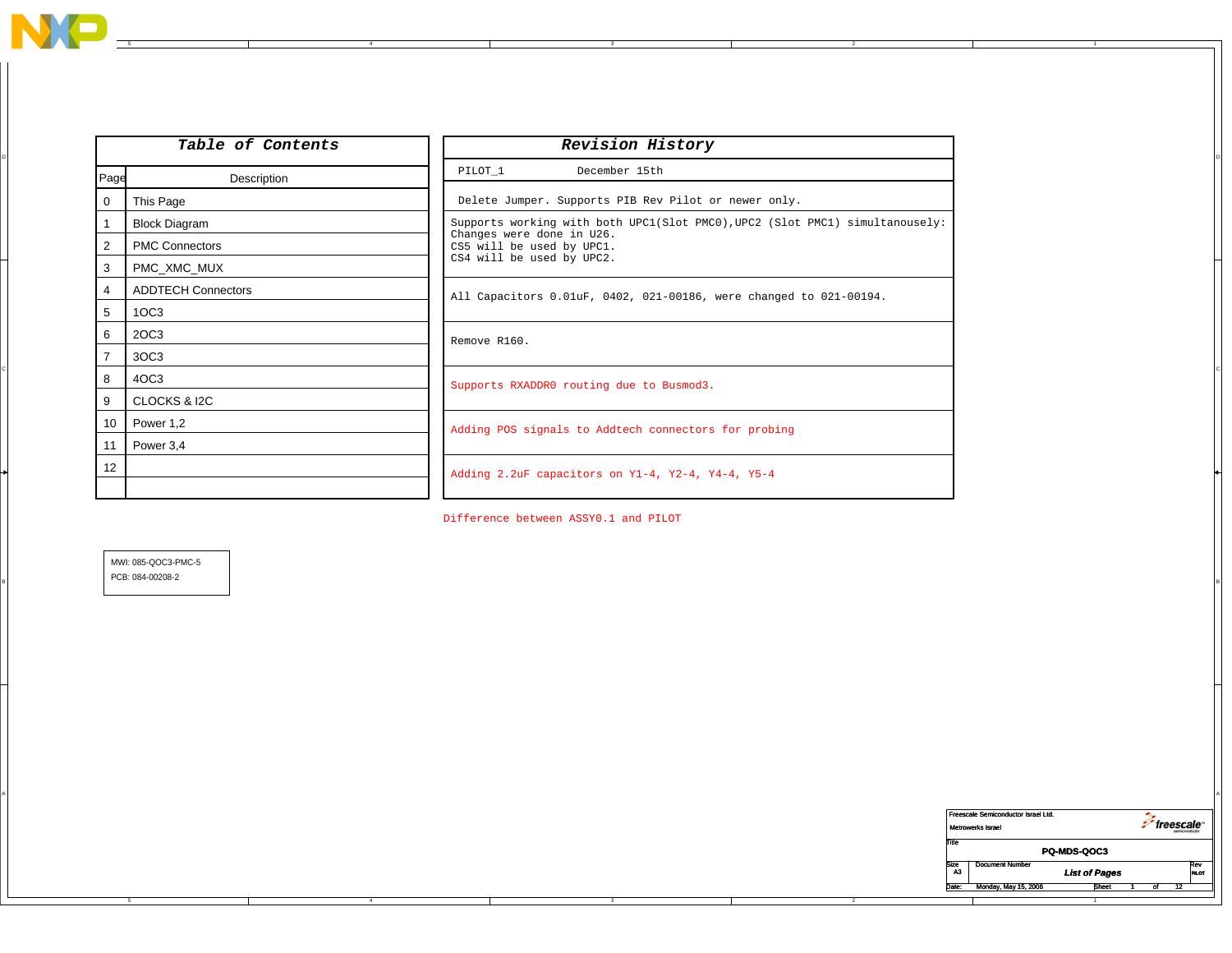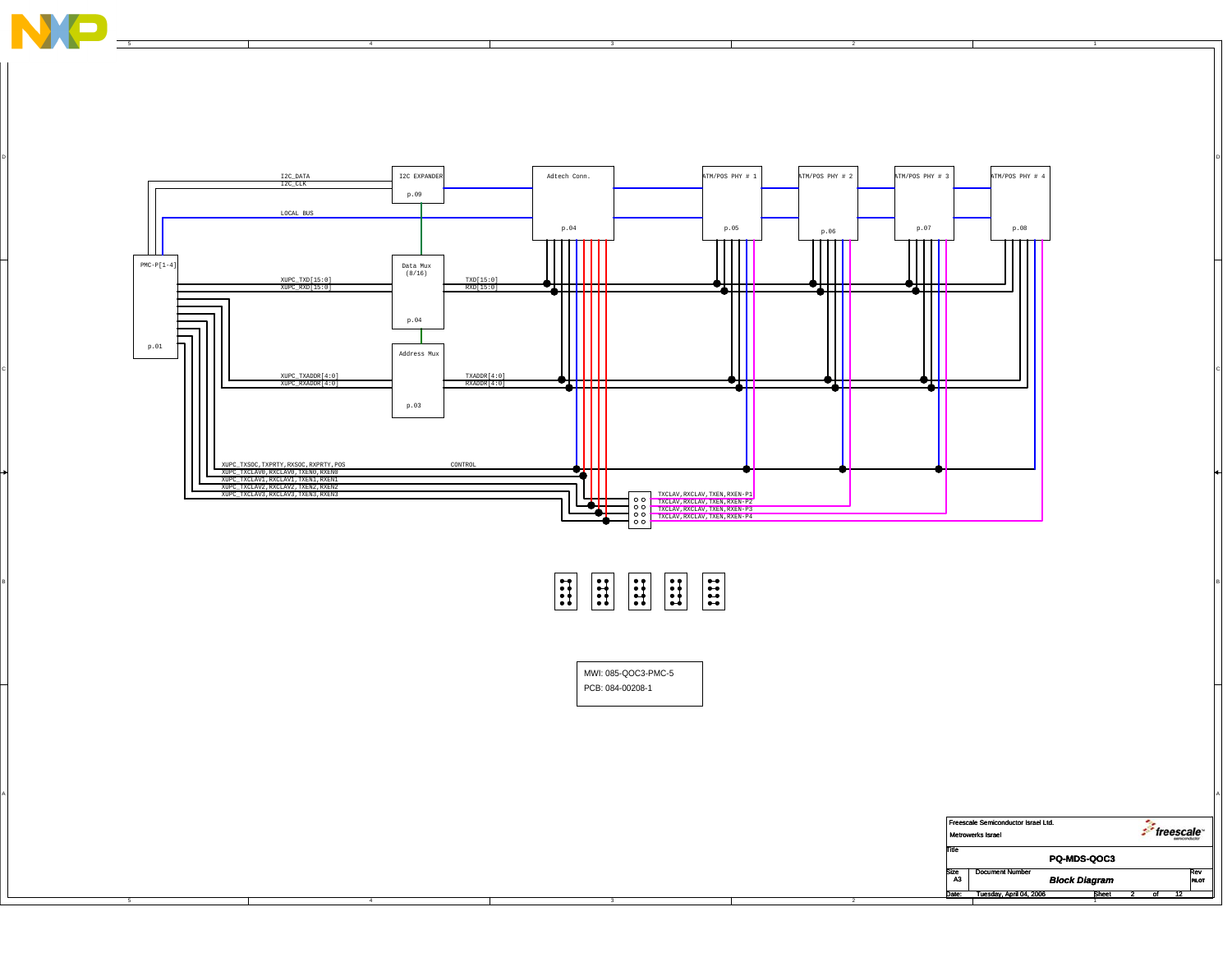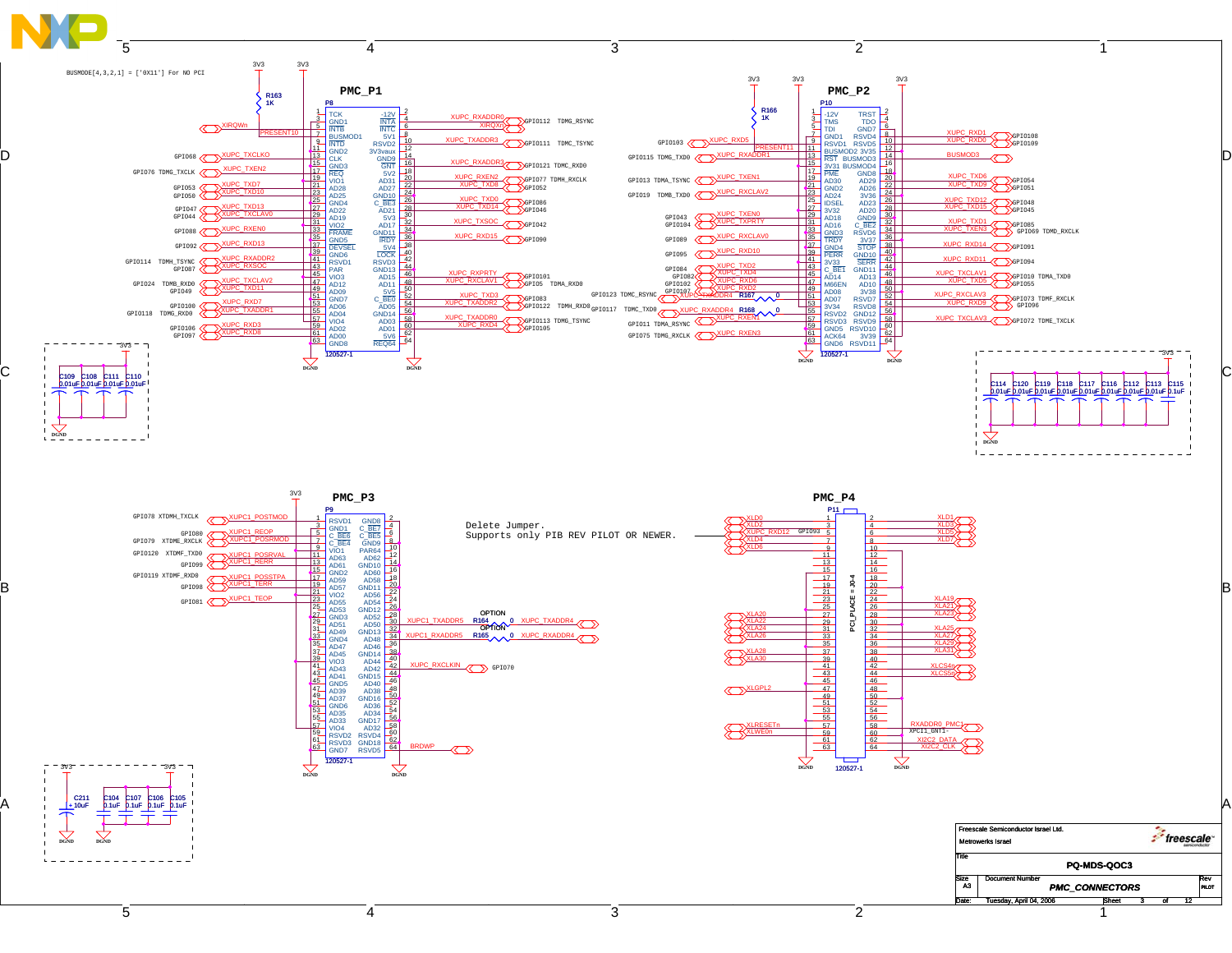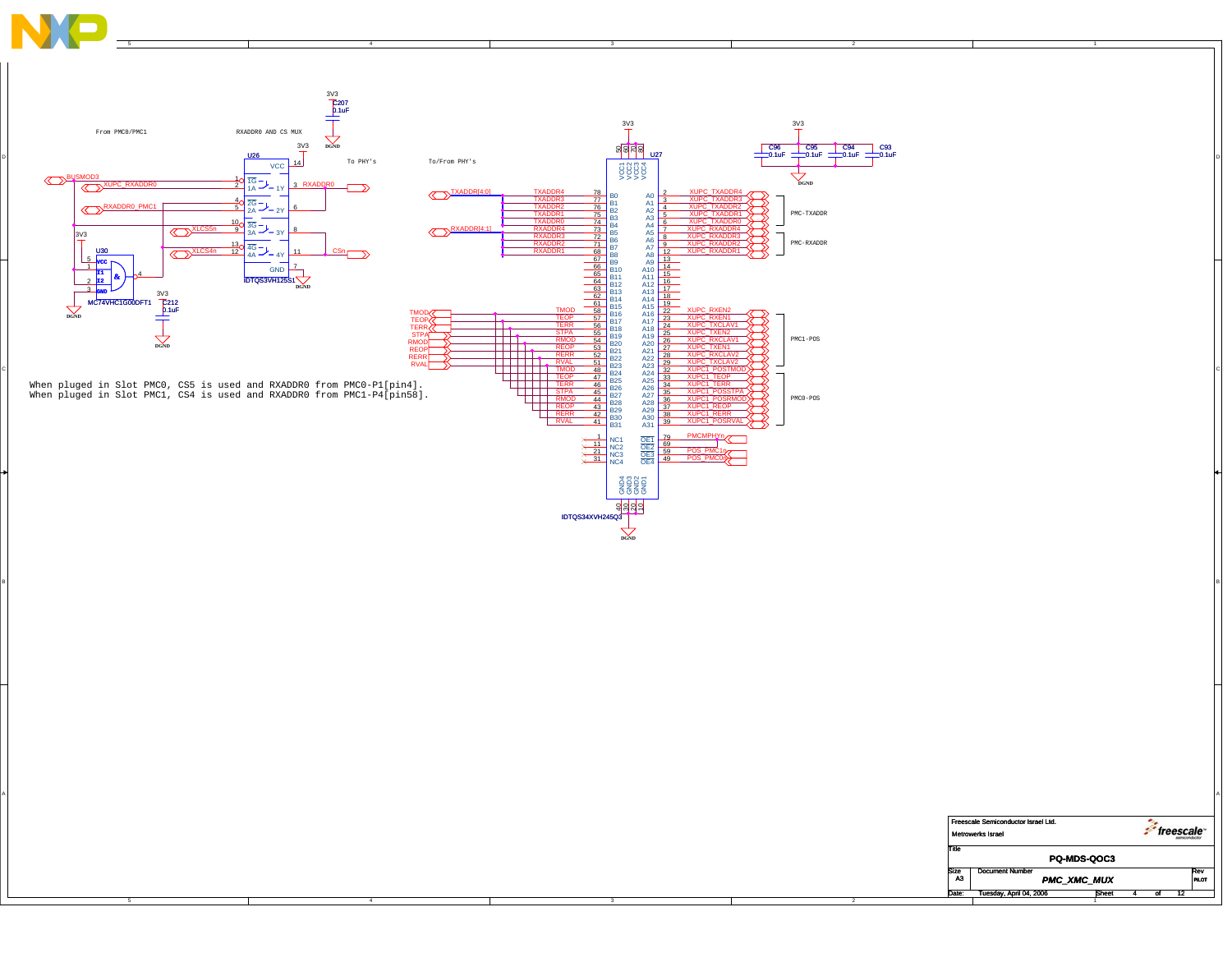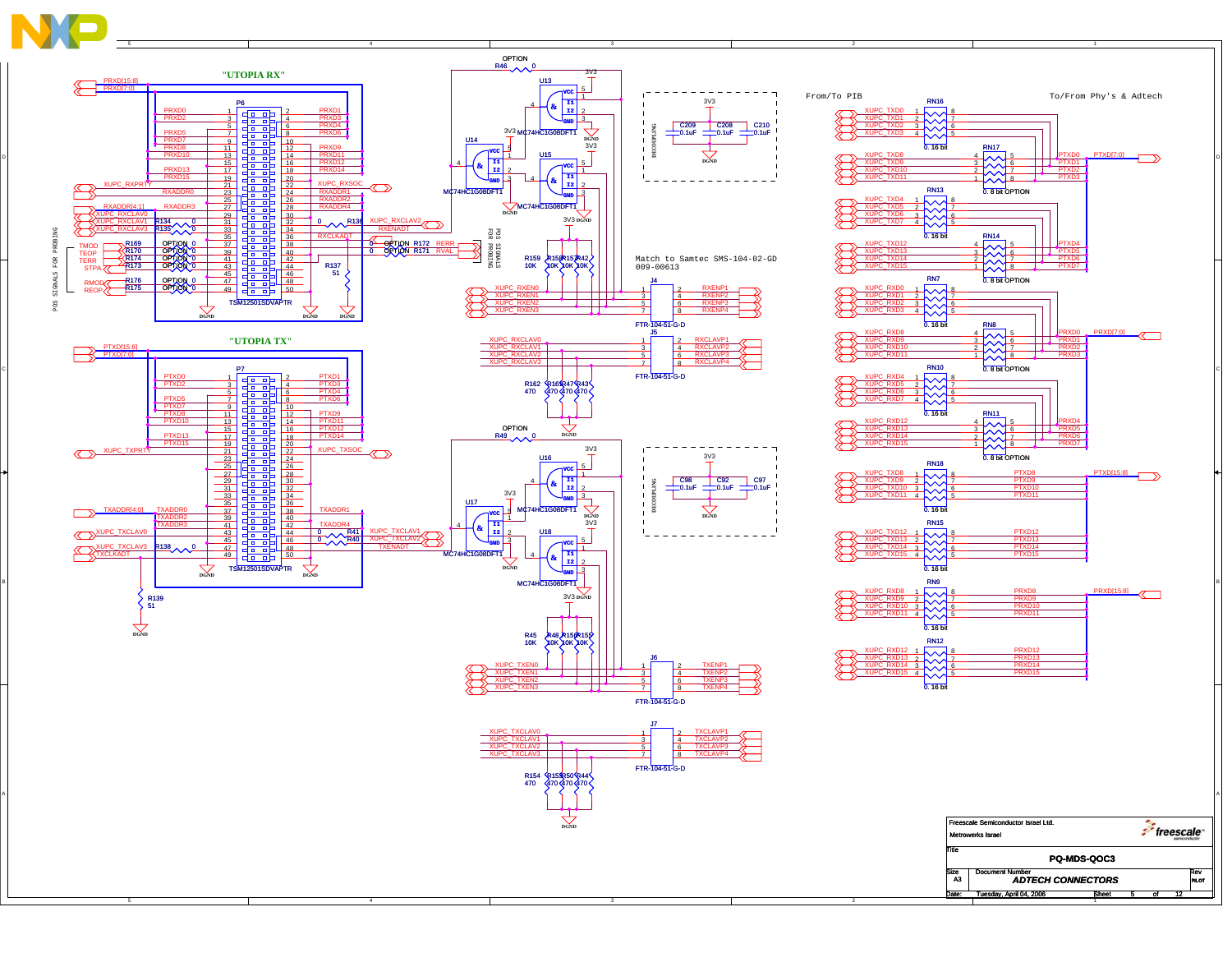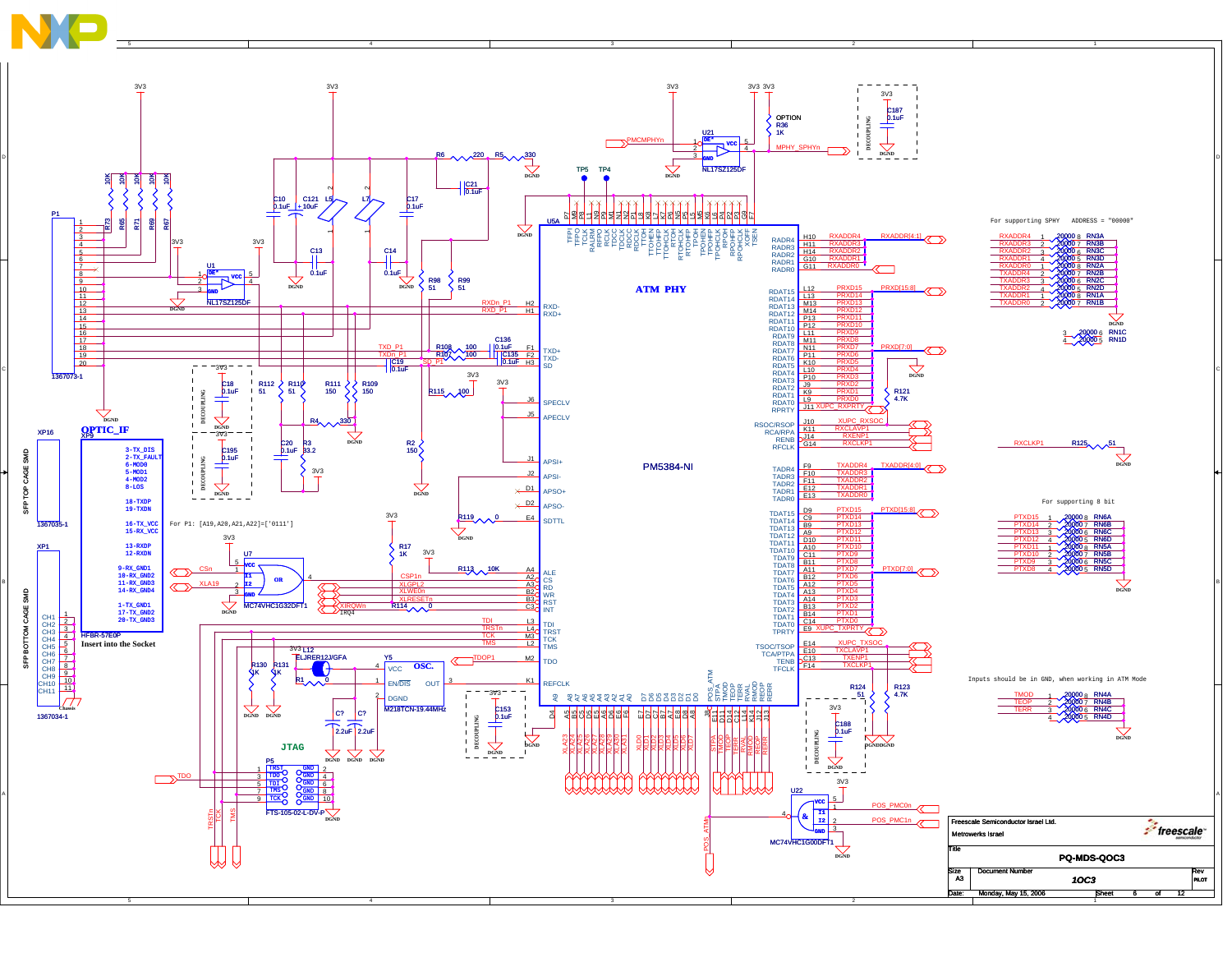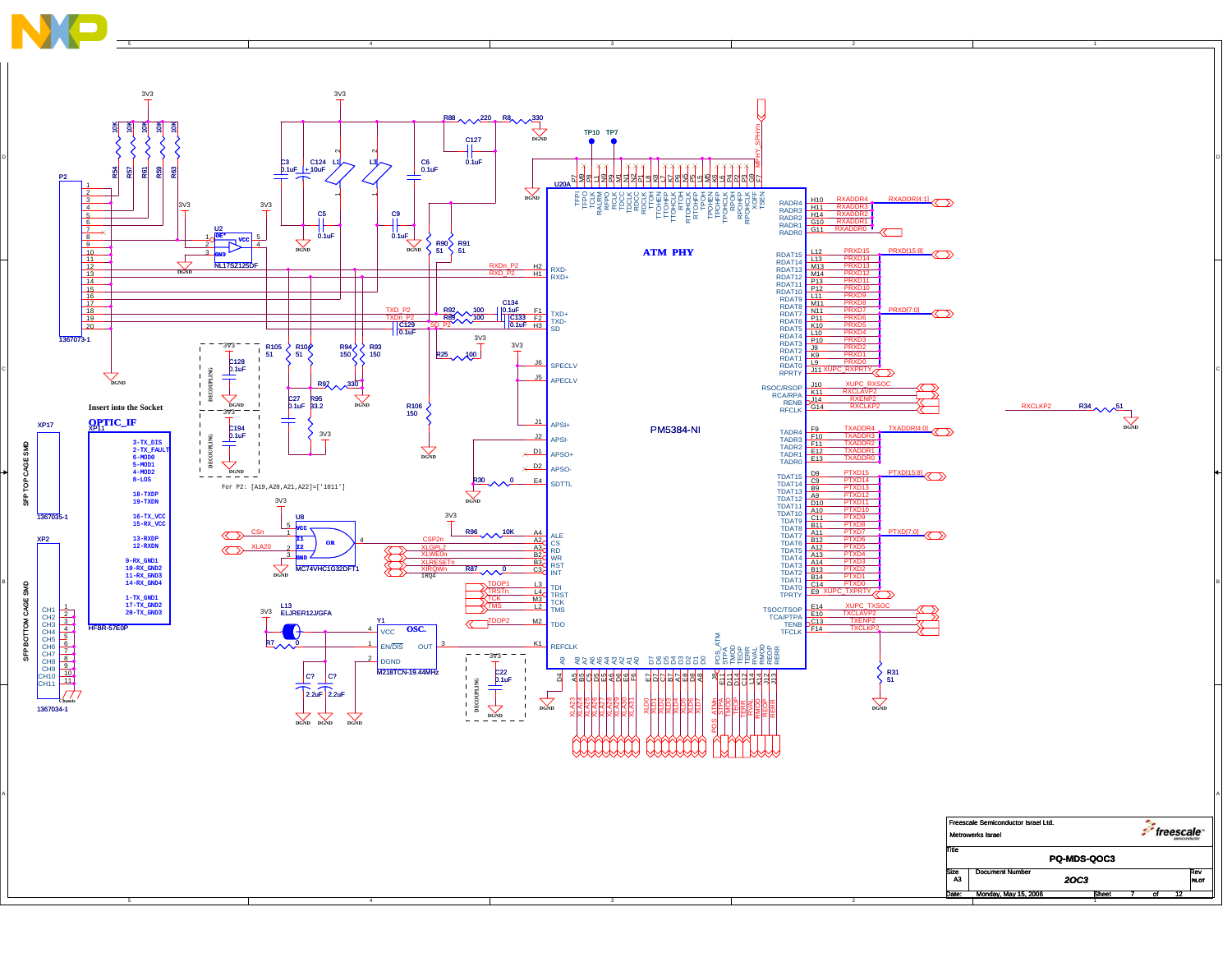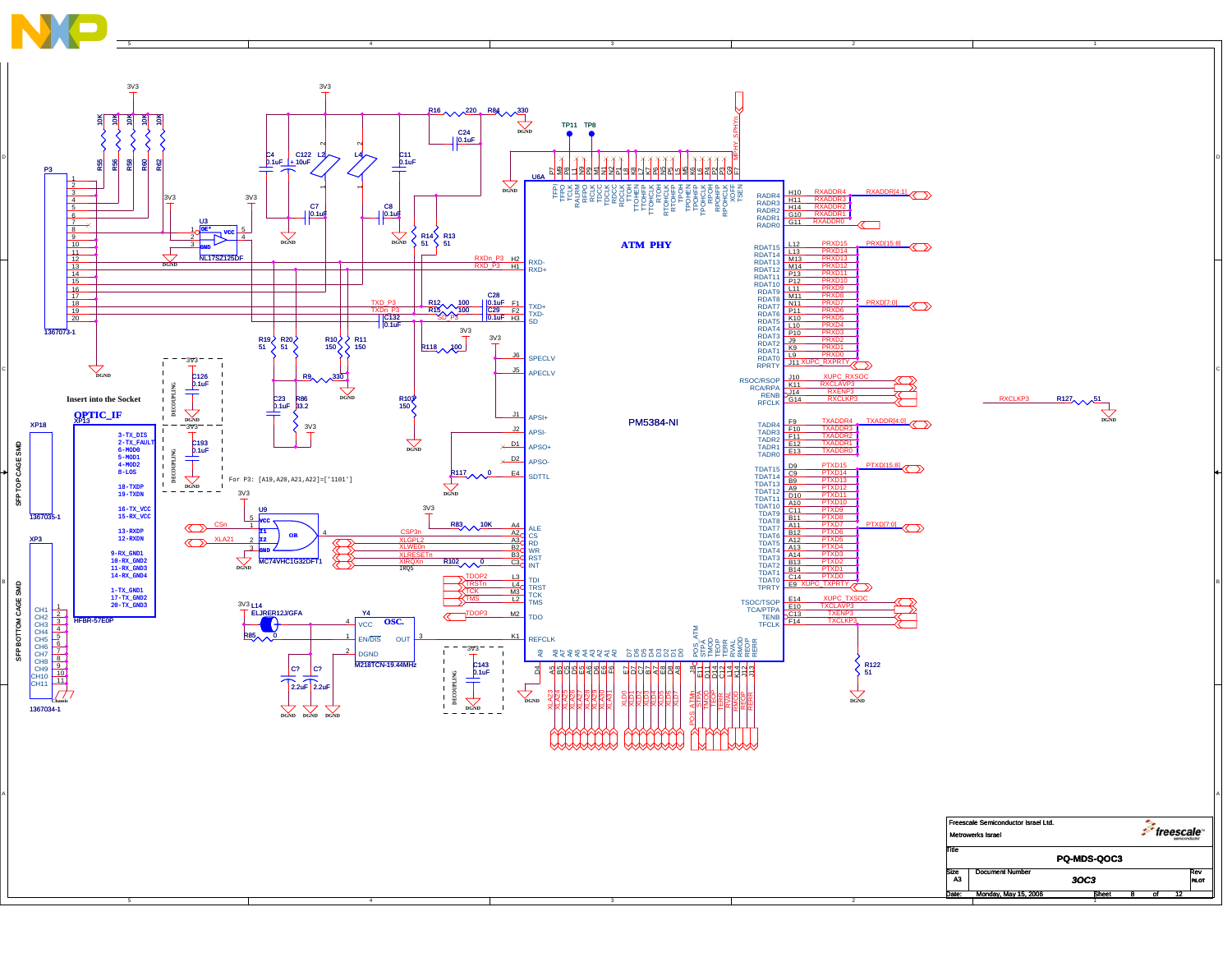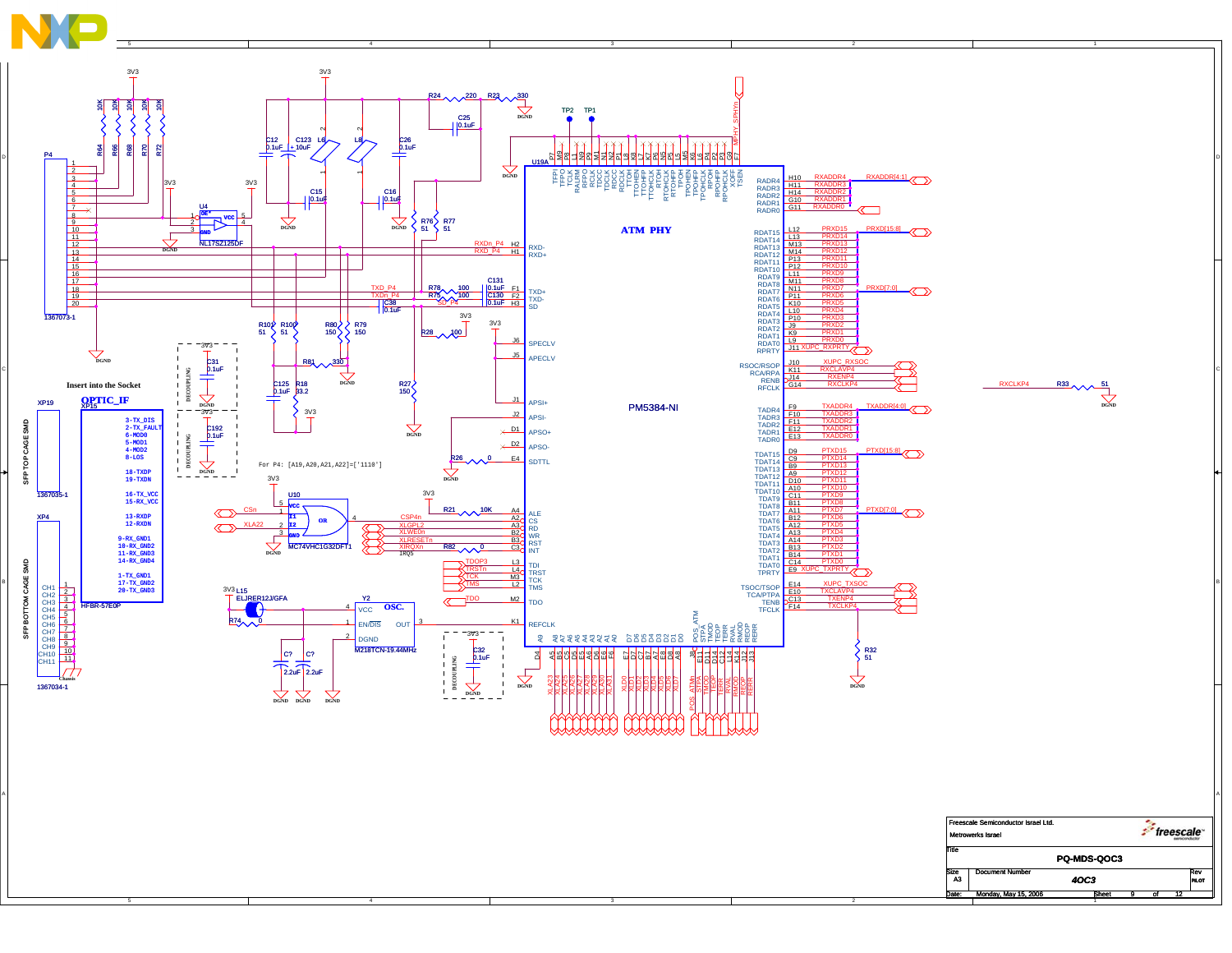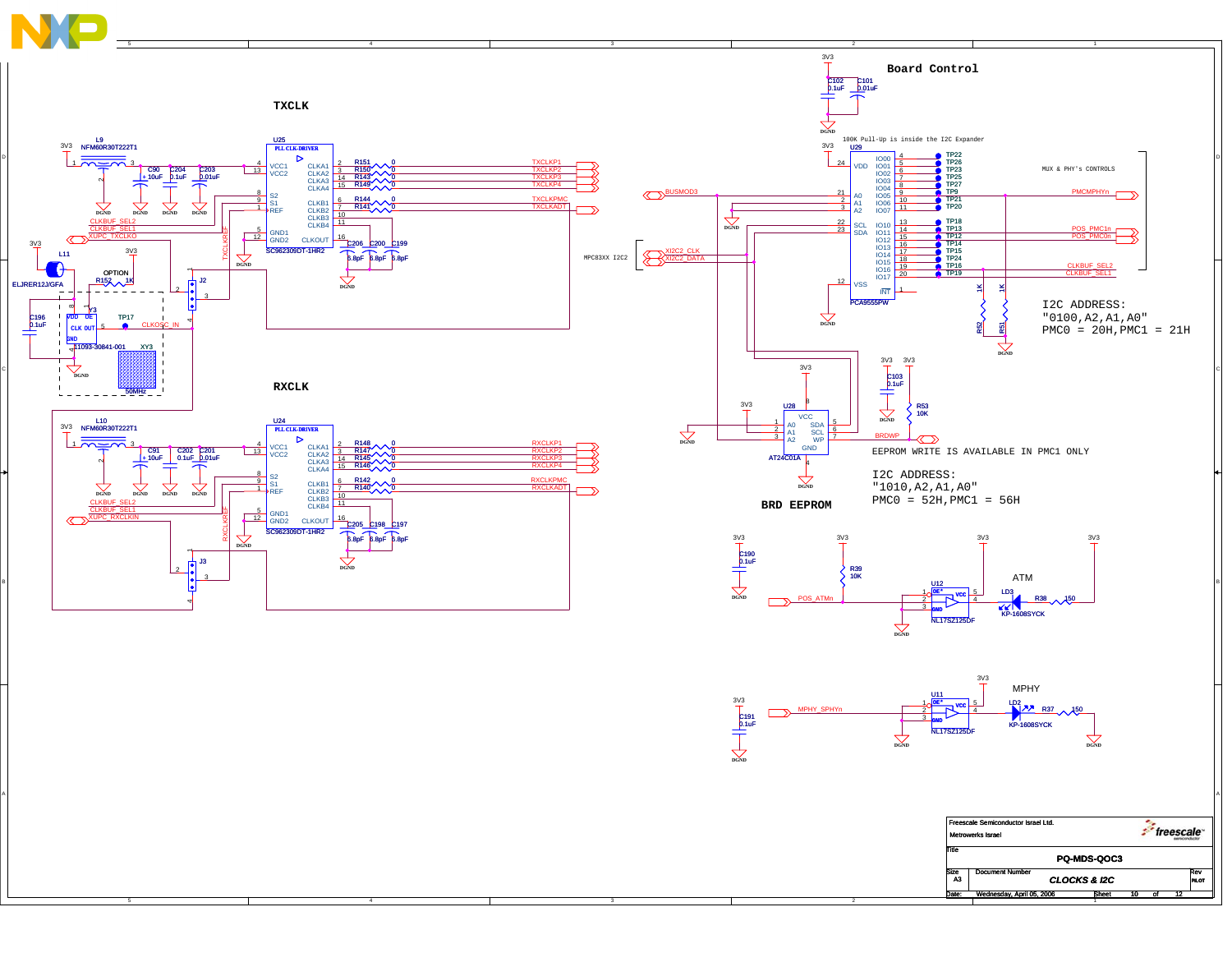

C

A